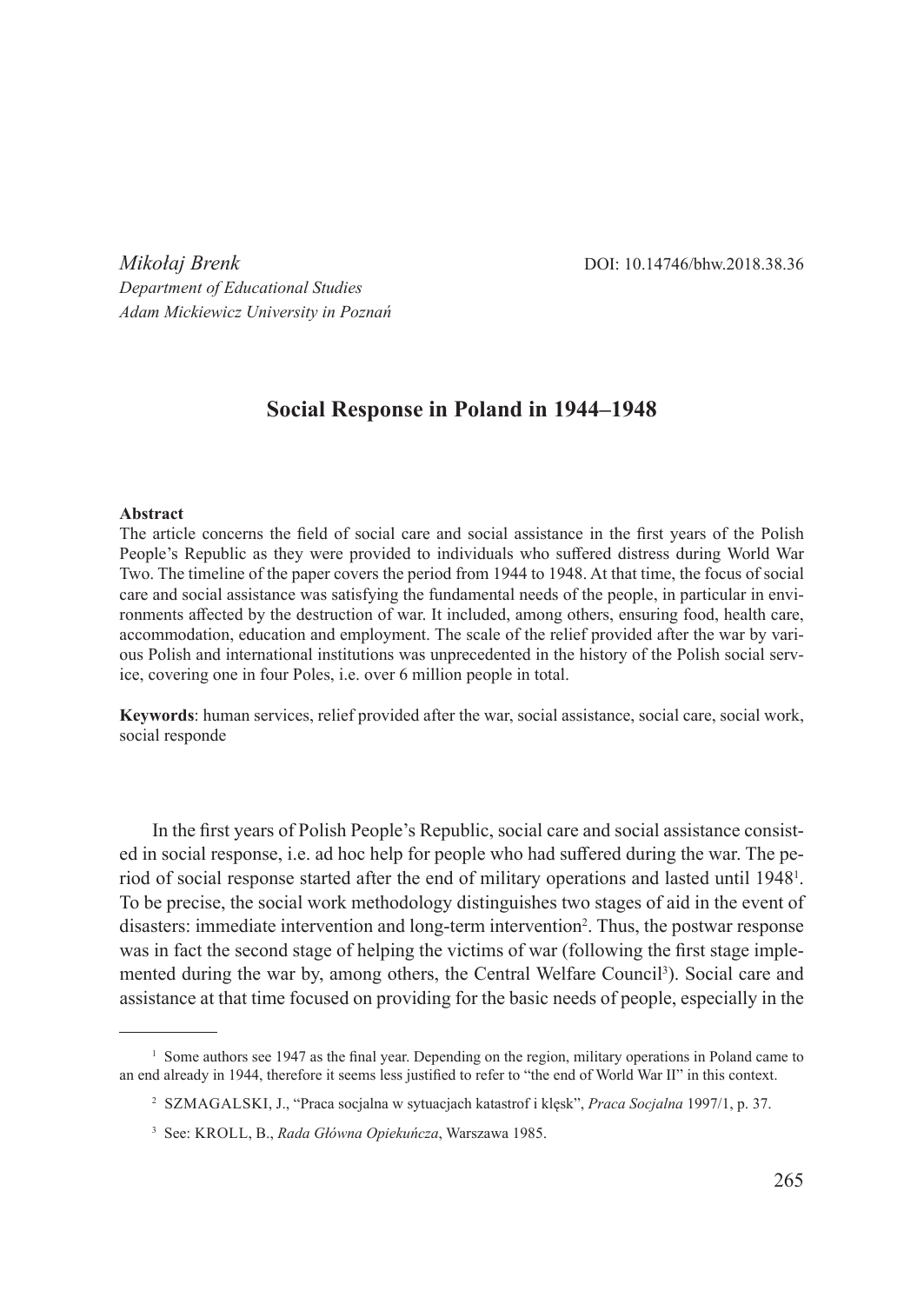environments severely affected by the destruction of war<sup>4</sup>. It included e.g. food provisioning, healthcare, housing, education and employment<sup>5</sup>. The scale of the relief provided after the war was unprecedented in the history of the Polish social service, covering one in four Poles, i.e. over 6 million people in total<sup>6</sup>.

Social response activities were diverse in Polish regions gradually liberated from the Nazi rule. The operations of the Central Welfare Council were replaced or complemented by reviving social and welfare organizations as from 1944, when the part of Poland east of the Vistula river was freed<sup>7</sup>.

One of the first initiatives was to help the people left without a roof over their heads. The housing situation in the aftermath of the war was disastrous, especially in the cities that had been destroyed. Warsaw suffered more than any other city in Europe<sup>8</sup> and a large part of the population lived in overcrowded flats (10–15 people on a dozen square meters). People looked for shelter in the basements of burned houses or at leaking attics etc. Social assistance consisted in some financial help, modest support of renovations and taking children to school (as a result, around 95% could attend classes) $^9$ .

Social response was also needed in villages. Tapping into the natural resources of the countryside, the act on mutual aid was adopted to satisfy the needs of the paupers. After the end of military operations, many farmsteads in Poland suffered from the insufficiency of livestock, tools, animals (the number of horses dropped by 60%) and workforce, while some areas of military operations were depopulated or not cleared of mines. Only partial sowing in the autumn of 1944 could lead to food shortage and it had to be extended in spring. In an attempt to face these issues, Edward Bertold, Minister of Agriculture and Agrarian Reforms, signed the *Resolution on the obligation of mutual neighbourly aid*<sup>10</sup>, which stipulated that farmstead owners should help their neighbours in cultivating

<sup>5</sup> *Poradnik Pracownika Socjalnego,* ed. J. Rosner, third edition (amended), Warszawa 1973, p. 20.

<sup>6</sup> Czyżowska, Z., *Świadczenia socjalne w czterdziestoleciu PRL*, Warszawa 1987, p. 108; Karczewski, M., *Opieka społeczna*, [in:] *Polityka społeczna,* ed. A. Rajkiewicz*,* Warszawa 1979, p. 501.

<sup>7</sup> Pawłowska, W., *Po roku 1945*, [in:] *Opieka społeczna w Warszawie 1923–1947*, eds. M. Gładkowska et al., Warszawa 1995, p. 71.

<sup>8</sup> After the renovations, the percentage of usable buildings was: 59% in the Praga district, 15% in the centre, 37% in the northern district, 41% in the southern district, and 17% in the western district. After the city was liberated, water and sewage systems were not functional and the installed electric power was sufficient for a dozen houses. The gradual reconstruction failed to satisfy the needs of the inhabitants, also due to their growing number: out of 1.3 million inhabitants before the war, there left 130,000 at the moment of liberation (January 1945), in March it was 350,000, and in May the number exceeded 400,000. See: Przemówienie prezydenta m. st. Warszawy Tołwińskiego w dn. 5 maja 1945 w czasie VII sesji KRN, [in:] *Sprawozdanie stenograficzne z posiedzeń Krajowej Rady Narodowej w dn. 3, 4 i 5 maja 1945,* Warszawa 1945, pp. 242–243.

<sup>9</sup> Franciszkiewicz, L., "Przystosowanie polityki opiekuńczej do wymagań normalizującego się życia społecznego", *Opiekun Społeczny* 1948/5–6, pp. 191–192.

<sup>10</sup> "Rozporządzenie Ministra Rolnictwa i Reform Rolnych z dnia 11 kwietnia 1945 r. o obowiązku sąsiedzkiej pomocy wzajemnej w gospodarstwach rolnych na rok 1945", *Journal of Laws* 1945, No. 15, item 87.

<sup>4</sup> Wódz, K., *Służby społeczne w Polsce. Geneza, kierunki rozwoju, metody pracy*, Katowice 1982, p. 28.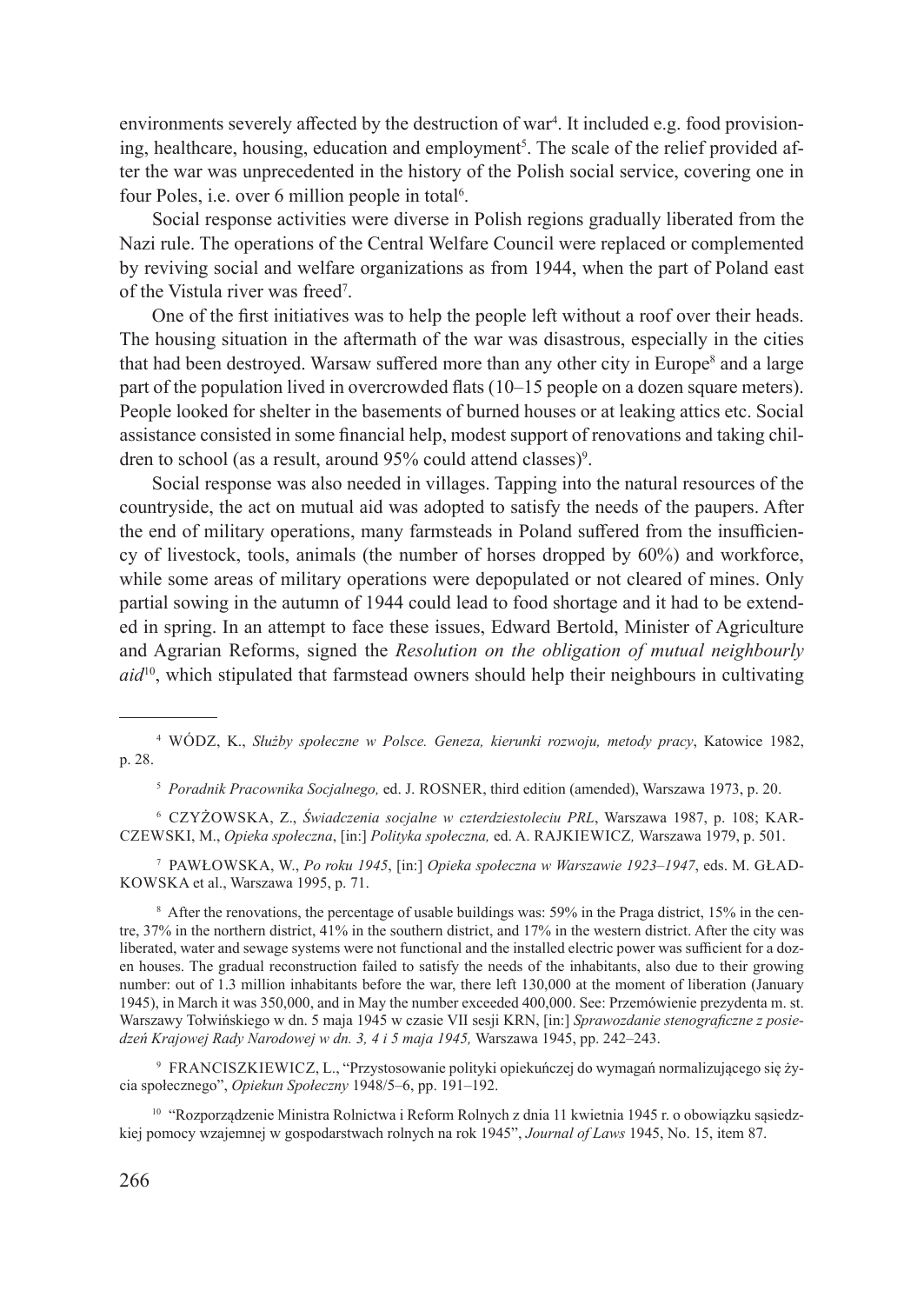the land as soon as they finish work on their own fields or to take care of one's own and the neighbour's field and livestock. The precedence to receive help belonged to families with people who fought the Germans, active soldiers, people deported by the occupant in camps and former prisoners<sup>11</sup>. The supervision over the implementation of the resolution which aimed primarily at the sowing campaign in spring was entrusted to local authorities: village mayors and district heads acting in collaboration with commune and district national councils and the Union of Peasant Self-Help. The resolution did not specify any aid from central authorities, though such aid was expressly mentioned by the Prime Minister, E. Osóbka Morawski, at the beginning of 1945<sup>12</sup>. Ultimately, a part of the sowing campaign was carried out by the army (mainly in the Recovered Territories)<sup>13</sup> and support was also provided by the Soviet Union<sup>14</sup>. Since problems with sowing the fields recurred in the next year, a similar resolutions was signed one year later by Stanisław Mikołajczyk, Minister of Agriculture and Agrarian Reforms<sup>15</sup>.

The tasks of Caritas which had an extensive network all over Poland were defined in the first years after war by the needs of the people and consisted mainly in immediate aid. Caritas ran more than 500 facilities which e.g. provided meals (they were often free of charge or cheap for pensioners and people who earned petty salaries), railway station houses (for travellers, refugees, migrants, the homeless etc.), care stations for mothers and children and night shelters (for migrants or people on their way home, with a limited stay of 3 days)<sup>16</sup>. In the areas where the church institutions of charity could not be revived or initiated due to organisational reasons, the Church joined the secular humanitarian organisations by providing direct help or designating a part of the collection<sup>17</sup>.

The social assistance also covered Jews who had survived. Jews started forming entities the provided postwar aid when the Polish Committee of National Liberation was established in the freed city of Lublin. An independent Office for the Aid to Jewish People

<sup>13</sup> See: Sprawozdanie Komisji Wojskowej o wniosku w sprawie udziału Wojska Polskiego w akcji żniwnej (poseł E.L. Odorkiewicz), [in:] *Sprawozdanie stenograficzne z posiedzeń Krajowej Rady Narodowej w dn. 20, 21, 22 i 23 września 1946,* Warszawa 1946, pp. 384–386.

<sup>14</sup> Przemówienie Prezesa Rady Ministrów E. Osóbki-Morawskiego w dn. 3 maja 1945 w czasie VII sesji KRN, [in:] *Sprawozdanie stenograficzne z posiedzeń Krajowej Rady Narodowej w dn. 3, 4 i 5 maja 1945,*  Warszawa 1945, p. 26.

<sup>15</sup> "Rozporządzenie Ministra Rolnictwa i Reform Rolnych z dnia 19 lipca 1946 r. o obowiązku sąsiedzkiej pomocy wzajemnej w gospodarstwach rolnych", *Journal of Laws* 1946, No. 35, item 222. See: Referat Ministra Rolnictwa i reform Rolnych o akcji siewnej, [in:] *Sprawozdanie stenograficzne z posiedzeń Krajowej Rady Narodowej w dn. 29, 30, 31 grudnia 1945 oraz w dn. 2 i 3 stycznia 1946 r.,* Warszawa 1946, pp. 225–231.

<sup>16</sup> Zamiatała, D., op. cit., pp. 192–201, Jasiński, S., "O dziełach miłosierdzia", *Caritas* 1946/4, pp. 7–12.

<sup>17</sup> Węsierski, R., "Caritas czy humanitaryzm", *Caritas* 1945/1–2, p. 10.

<sup>&</sup>lt;sup>11</sup> The resolution mentions only fighting the Germans and German imprisonment.

<sup>&</sup>lt;sup>12</sup> E. Osóbka-Morawski spoke of providing grain and machines to farmers as well as aid to city inhabitants who would like to grow gardens with fruit and vegetables. See: Przemówienie E. Osóbki-Morawskiego w czasie VI sesji KRN w dn. 2 stycznia 1945, [in:] *Sprawozdanie stenograficzne z posiedzeń Krajowej Rady Narodowej w dn. 31 grudnia 1944 oraz 2 i 3 stycznia 1945 r.,* Warszawa 1946, p. 82.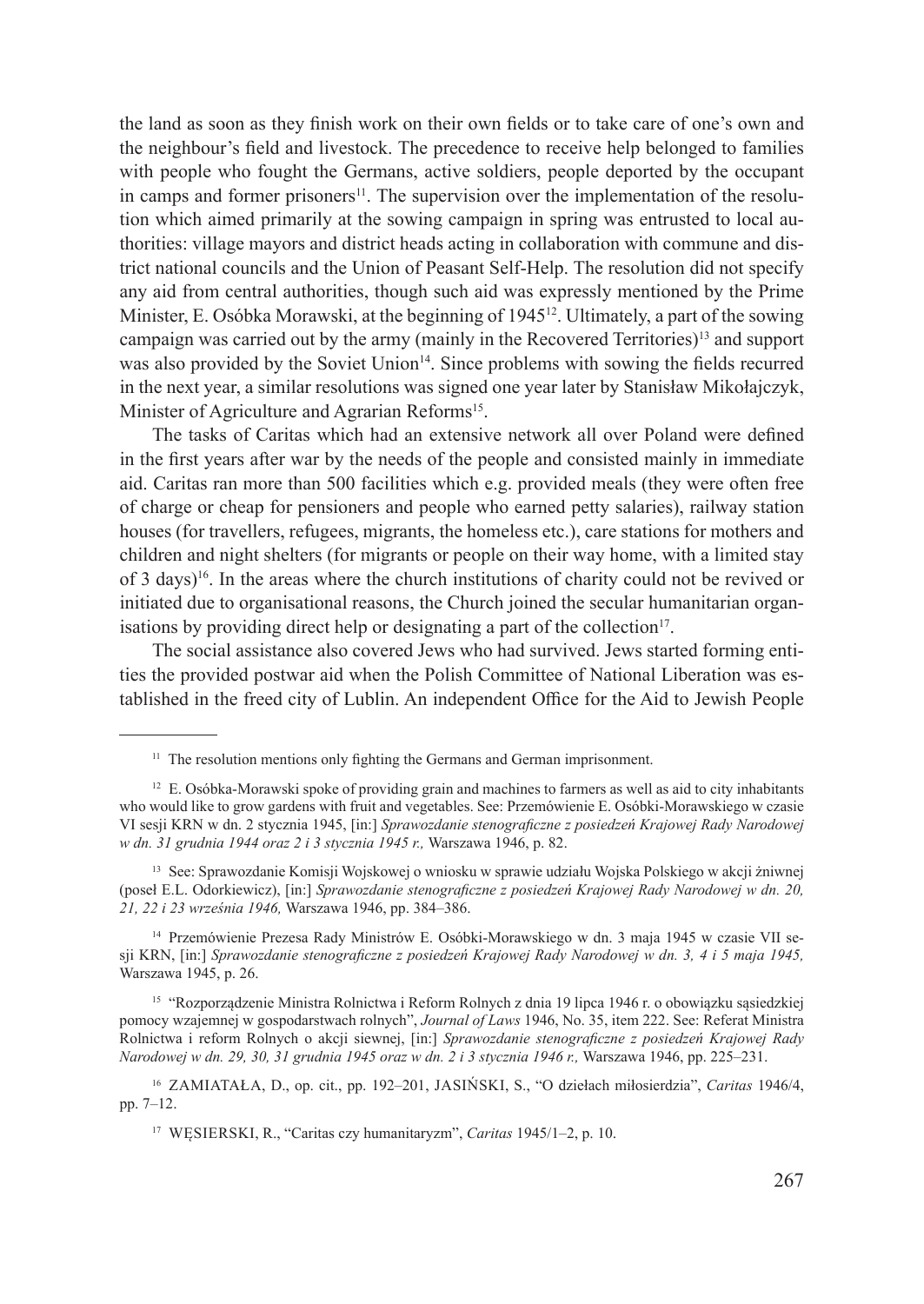was set up by the Committee and supervised by Dr Sz. Herszerhorn who helped Jews leaving their hiding place or crossing the front line as well as children rescued from the Majdanek concentration camp. In view of the extensive needs, the Jewish Committee was established in July 1944 in order to improve aid and activate self-help. The reviving Jewish parties, e.g. Bund, Poale Zion and Ichud, led to the transformation of the Jewish Committee into a political organization called the Central Committee of Polish Jews in October 1944, thereafter renamed the Central Committee of Jews in Poland (Polish abbreviation: CKŻP). CKŻP started establishing local structures and its operations covered all aspects of the Jewish community revival. The rescue and aid activities were performed mainly by the Social Welfare Department (distribution of food packages and clothes, providing food allowances and grants, aid to Poles who had helped Jews during the war $18$ ). Furthermore, the Records Department registered the salvaged, searched for families and recovered personal ID documents; the Legal Department provided support in reclamation of properties, finding children that had been in hiding, documenting collaboration, recording testimonies of witnesses in the trials of war criminals, legal aid to people at conflict with the law and care for prisoners, while the Childcare Department set up orphanages, dormitories, sanatoriums, summer camps and sports clubs19. In terms of ideological standpoint, the organisation stood up for the Soviet rule imposed in Poland and accused the London government of complicity in the Holocaust<sup>20</sup>. Apart from CKŻP, religious congregations emerged and often opposed the Committee. They organised the religious life and provided social assistance and education<sup>21</sup>.

## **Aid to resettled and repatriated people**

The prospect of inevitable postwar migrations had been present in the international awareness almost since the outbreak of military operations. Only six weeks after the first days of the war, Franklin Delano Roosevelt addressed the Intergovernmental Committee on Political Refugees as follows: "when this horrible war ends, there may be not one million, but 10 or 20 million men, women and children who will enter the wide arena which is the issue of refugees"<sup>22</sup>. From that time on, international organisations started preparing for repatriation.

<sup>&</sup>lt;sup>18</sup> This assistance was provided in collaboration with the Legal Department until 1948 when the Committee for Aid to Poles was established.

<sup>&</sup>lt;sup>19</sup> CAŁA, A., *Centralny Komitet Żydów w Polsce*, [in:] A. CAŁA, H. WEGRZYNEK, G. ZALEWSKA, *Historia i kultura Żydów Polskich*. *Słownik,* Warszawa 2000, pp. 42–44.

<sup>20</sup> See: Żaryn, J., *Hierarchia Kościoła katolickiego wobec relacji polsko-żydowskich w latach 1945– 1947,* [in:] *Wokół pogromu kieleckiego*, Warszawa 2006, p. 110.

<sup>21</sup> Cała, A., op. cit., p. 43.

<sup>&</sup>lt;sup>22</sup> ROOSEVELT, F.D., "Address to the Intergovernmental Committee on Political Refugees, October 17, 1939", *Department of State Bulletin*, vol. I, No. 17, 21 Oct 1939; quoted in: KERSTEN, K., *Repatriacja ludności polskiej po II wojnie światowej. Studium historyczne,* Wrocław 1974, p. 67.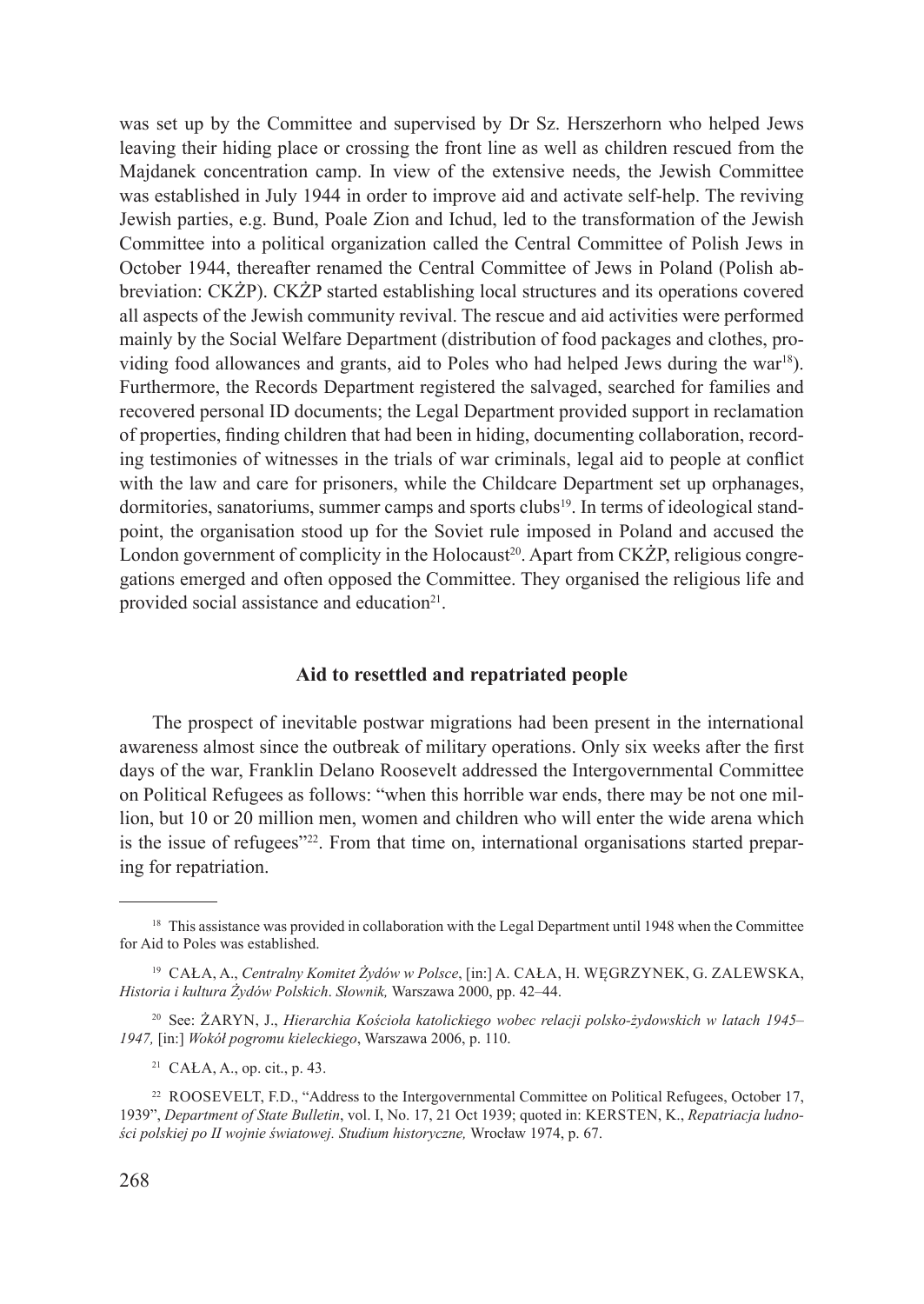The repatriation preparations by the Polish government-in-exile also started relatively early. The first document related to postwar resettlements in Poland was drawn by the Ministry of Labour and Social Welfare of the London government in 1943. It was assumed that the activities would be supervised by the Central International Office for Repatriation, while the local Polish centres for repatriates were supposed to perform official tasks (nationality verification and document issuance) as well as provide sanitary aid, food and clothes23. The London government's further international preparations for the postwar repatriation of Poles remaining outside their homeland proved futile, since the pro-Soviet authorities in Poland that started ruling in 1944 were not interested in continuing or even learning more about those preparations. As put by Krystyna Kersten: "the country's political centres which established the State National Council and were than incorporated into the Polish Committee of National Liberation and the Provisional Government had no information about the Polish emigration after 1939. They also had little knowledge of preparations for repatriation and maintained no contacts with international organisations. (...) the repatriation initiative by the authorities that intended to build Poland on the new system foundations started from a dead point"<sup>24</sup>. The takeover of the repatriation coordinator role by the Polish Committee of National Liberation and then by the Provisional Government led politicians who supported the London government to stand against repatriation<sup>25</sup>.

To carry out resettlement and repatriation for at least 9 million people was definitely a great challenge for the newly formed state authorities. Postwar migrations pertained to resettlement of Poles from beyond the Bug river, displacement of Ukrainians, Russians, Belorusians, Lithuanians and Soviet Union citizens, displacement of Germans (especially from the Recovered Territories), resettlement of people from central provinces to the Recovered Territories, resettlement of Poles and other nationals from beyond the eastern border due to the boundary delimitation between Poland and the USSR (in 1946 and 1948) and resettlement of Ukrainians under the "Wisła" initiative. Furthermore, there occurred repatriation and re-emigration of Poles (refugees and prisoners) from the USSR, Germany, Czechoslovakia, France and other countries, including as remote ones as Manchuria from where 784 people returned after having stayed there in the interwar period<sup>26</sup>.

In order to coordinate repatriation and resettlement, on 7 October 1944 the Polish Committee of National Liberation issued a decree that established the National Repatriation Office (Polish abbreviation: PUR) and its first director was Władysław Wolski. The key

<sup>23</sup> Kersten, K., *Repatriacja ludności polskiej po II wojnie światowej. Studium historyczne,* Wrocław 1974, p. 72.

<sup>24</sup> Ibidem, p. 90.

 $25$  See: Ibidem, p. 170ff.

<sup>&</sup>lt;sup>26</sup> Issues related to postwar repatriation are discussed in D. SULA's *Działalność przesiedleńczo-repatriacyjna Państwowego Urzędu Repatriacyjnego w latach 1944–1951*, Lublin 2002; see also: BANASIAK, S., *Działalność osad,*963; Kersten, K., op. cit.,; Gieszczyński, W., *Państwowy Urząd Repatriacyjny w osadnictwie na Warmii i Mazurach (1945–1950),* Olsztyn 1999; Pogorzelski, W., *Służba Zdrowia Państwowego Urzędu Repatriacyjnego (1945–1948)*, Łódź 1948.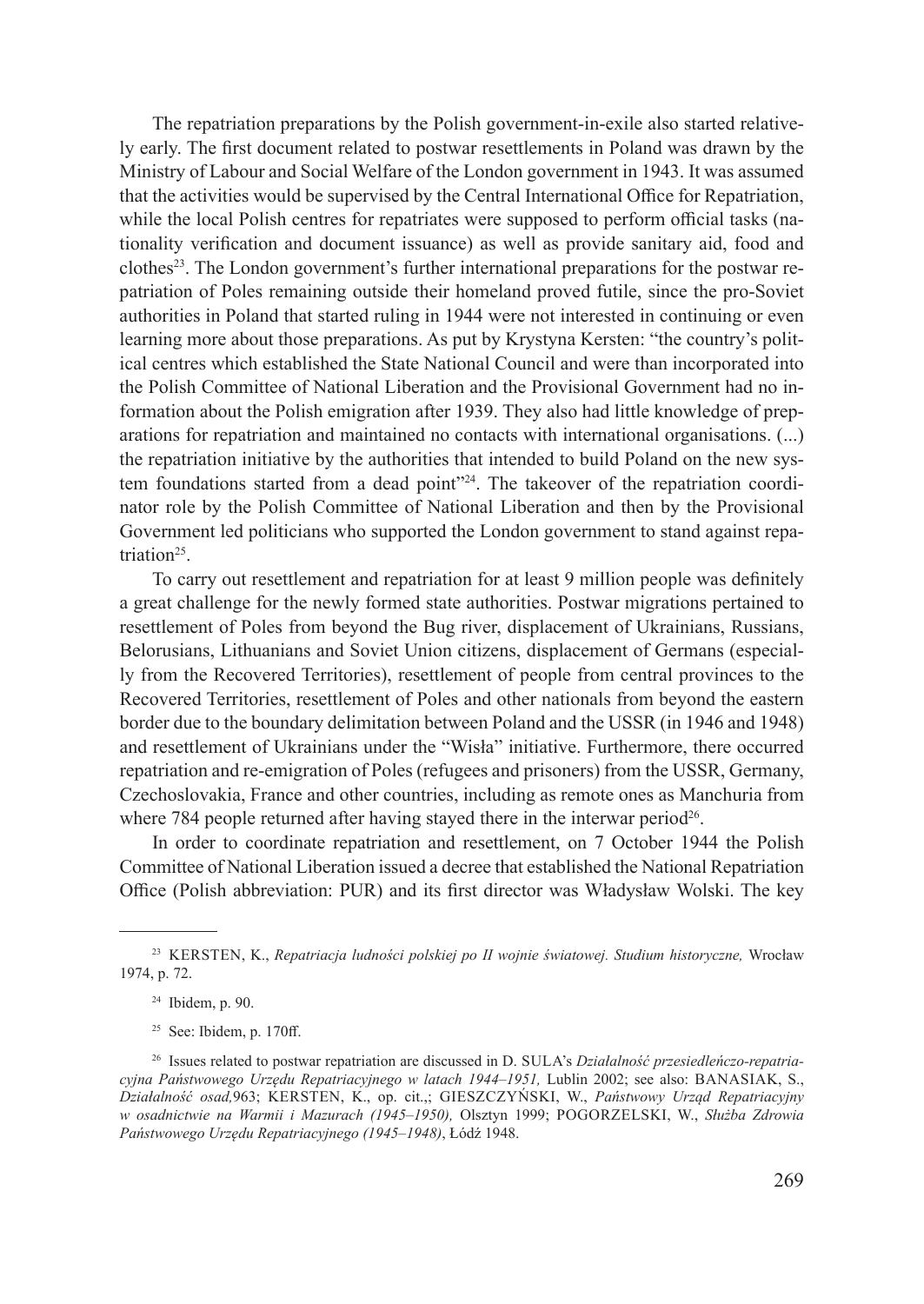task of PUR was to effectively relocate several million people as well as to provide sanitary care and food<sup>27</sup>. Other organisations also contributed. Aiming at better aid to repatriates from Germany, on 30 June 1945 the Ministry of Public Administration issued the Circular No. 22 which entrusted the full responsibility for repatriation from the West to the National Repatriation Office (PUR). Temporary aid was to be provided by security authorities, the army, orderlies, physicians and aid organisations. The support that had been offered by the Central Committee of Social Welfare (Polish abbreviation: CKOS) and the Polish Red Cross as well as other institutions was to be continued under the auspices of PUR<sup>28</sup>.

Repatriates and migrants moved across a dense network of stage points, mainly in locations with railway stations, where they received the necessary aid. From the authorities' perspective, the entrance locations were of utmost importance. They were supposed make a good impression, so they had welcoming inscriptions, hot meals and coffee were served. On the other hand, people were put off by strict controls and photographs. The model points often referred to in the press were located in Dziedzice, Szczecin and Międzylesie29.

Due to the great number of people flowing through this organised aid system (e.g. in Poznań around 10 000 people were registered daily in May/June 1945; at the transfer point in Mikluczyce 3–4 thousand people were registered in July 1945), difficulties emerged with respect to insufficient funds, appropriate rooms, physicians, medicines, food etc.<sup>30</sup> Eastern repatriates were in a particularly unsettling position. Problems faced by the exhausted people included robberies, corruption (e.g. railway workers collected bribes at each station for moving the train on), brawls and banditry by the Soviet soldiers. Often people travelled in open car along with the cattle without any possibility to wash themselves and the waiting time for the next train at the transfer point could reach even two

- c) providing sanitary care and food during repatriation;
- d) planned distribution of repatriates and their settlement in Poland;
- e) aid to repatriates with respect to the economic reconstruction of workshops;

In spring 1945, the tasks of PUR were limited to organising transport of migrants inside the country and providing them with social care.

<sup>28</sup> Okólnik nr 22 Ministra Administracji Publicznej z dn. 30 czerwca 1945, Nr dz. I Og.9347/45, Archiwum Akt Nowych (AAN), Centralny Komitet Opieki Społecznej (CKOS), sygn. 112, k. 617–618.

<sup>27</sup> The PUR formation decree ("Dekret Polskiego Komitetu Wyzwolenia Narodowego z dnia 7 października 1944 r. o utworzeniu Państwowego Urzędu Repatriacyjnego", *Journal of Laws* 1944, No. 7, item 32) specifies the following scope of PUR's operations:

<sup>&</sup>quot;a) organising repatriation from other countries to Poland;

b) regulating the inflow of repatriates according to plan;

f) supporting unions and social institutions in Poland and abroad if their goals is to provide assistance and relief to repatriates."

<sup>6</sup> months later, one more item was added to the list of PUR's competences, i.e. resettlement of Poles in the Recovered Territories; see: "Dekret z dnia 7 maja 1945 r. o częściowej zmianie dekretu Polskiego Komitetu Wyzwolenia Narodowego z dnia 7 października 1944 r. o utworzeniu Państwowego Urzędu Repatriacyjnego", *Journal of Laws* 1944, No. 7, item 32.

<sup>29</sup> Sula, D., *Działalność przesiedleńczo-repatriacyjna,* op. cit., p. 41.

<sup>30</sup> *Protokół z posiedzenia w sprawie pomocy dla powracających z Niemiec z dnia 2 czerwca 1945*, AAN, CKOS, sygn. 112, k. 581–583.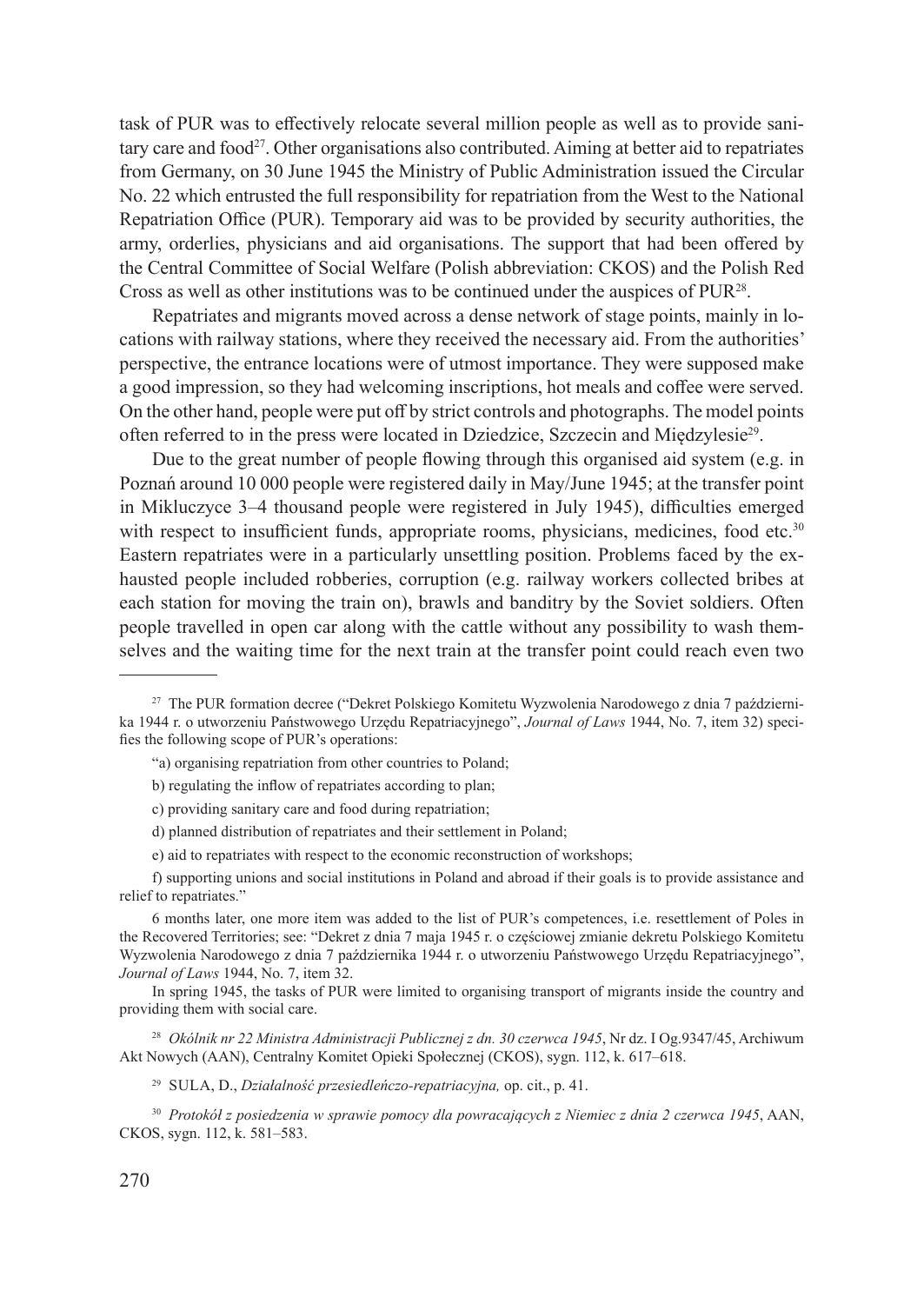weeks. On the other hand, people coming from the American occupation zone in Germany were in the best situation, since they got well provided by the UNRRA upon departure and when they reached Dziedzice, they went straight to the UNRRA facility where they received food for two months<sup>31</sup>.

In order to coordinate aid provided to former prisoners of concentration camps and labour camps, the Inter-Ministerial Committee for Relief to Persons Released from the Nazi Camps was established<sup>32</sup>. Its task was to collaborate with the Ministry of Labour and Social Welfare (Polish abbreviation: MPiOS) in helping all people returning from Germany (expressly excluding German citizens), i.e. former prisoners of concentration camps and labour camps, war prisoners and other war victims. The operations were managed by three large social organizations: the Central Committee of Social Welfare (Polish: CKOS), the Polish Red Cross (Polish: PCK) and the Central Committee of Jews in Poland (Polish: CKŻP). PCK was in the avant guard, organising facilities very close to the front line in order to ensure registration, first aid, referral for hospitalisation, food provisioning and organising transport to one of the assembly points managed by CKOS in the larger Polish cities. At the assembly points, records were filled with testimonies on German crimes and basic information was given. The aid included food (special dietary cuisine for people returning from camps), clothes and accommodation for the night. The PCK sanitary section was also available. People were then directed from assembly points to their family homes, while repatriates from eastern parts that were no longer within the Polish borders were sent to their new places of settlement. People who required care were moved to hospitals, care centres, sanatoriums, recreation centres etc. War prisoners were conveyed to the Red Army or the Polish Army. There were separate assembly points for foreigners who were helped on their way to their respective homelands. Jews were directed to CK $\dot{Z}P^{33}$ .

The boundaries shifted, so it was necessary to resettle care home residents from beyond the Bug river. The scale of operation carried on from spring 1946 is confirmed by figures: three thousand care home residents were moved from Lviv in 1946, while two thousand mothers with children were transferred from Vilnius. MPiOS prepared a network of facilities usually located in the buildings of post-German care centres in the then province of Lower Silesia (majority) and West Pomeranian, Pomeranian, Gdańsk and Mazury provinces where the National Repatriation Office (PUR) intended to move the migrants. Most facilities had no personnel, there was a manager or administrator in some of them, while others had secular or monastic personnel<sup>34</sup>. At the same time, German care homes were displaced from the Recovered Territories. Residents and employees could take only some

<sup>31</sup> Sula, D., op. cit., pp 39–44.

<sup>32</sup> *Opieka Społeczna 1944–1947*, Wydawnictwo MPiOS, [1948], AAN, MPiOS, sygn. 2/402/0/263, p. 15.

<sup>33</sup> *Uchwała Rady Ministrów Rządu Tymczasowego RP w przedmiocie opieki nad powracającymi z obozów hitlerowskich*, 26 maja 1945, AAN, CKOS, sygn. 112, k. 563–564; Pismo MKOZOH do Rady Ministrów [no date], AAN, CKOS, sygn. 112, k. 570–573; *Organizacja akcji przyjmowania przybywających z obozów hitlerowskich*, AAN, CKOS, sygn. 112, k. 575–578.

<sup>34</sup> Korespondencja PUR z MPiOS, AAN, MPiOS 392, k. 37ff.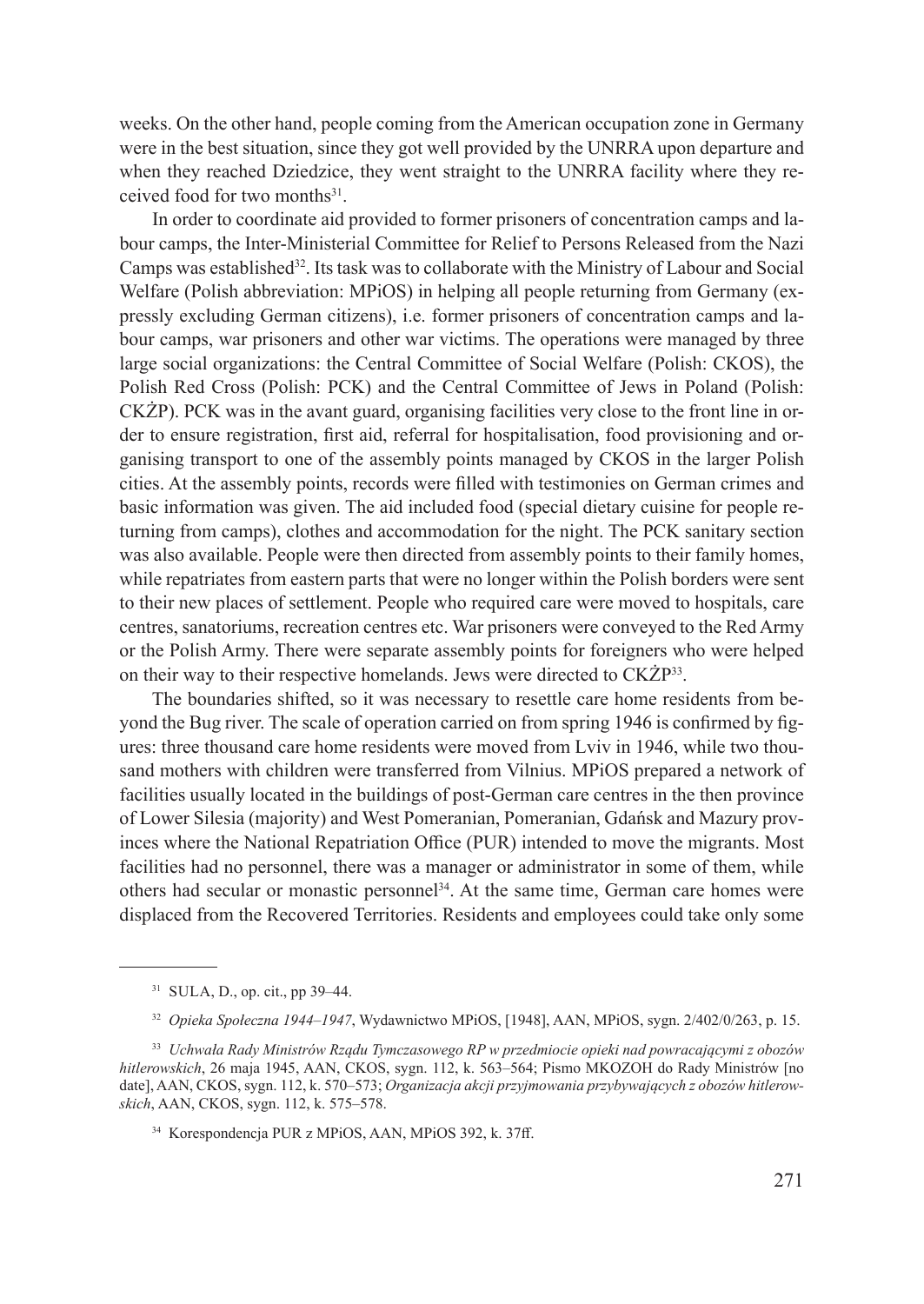part of the amenities with them (resettled care homes from beyond the Bug river arrived with no amenities or equipment from the original locations)<sup>35</sup>.

In the postwar intensification of railway traffic, many pregnant women and mothers with little children travelled on trains. They were aided by means of the Railway Station Houses for Mothers and Children, set up at larger railway nods which served to facilitate the journey when it was necessary to wait many hours for the transfer train (it was allowed to spend 24 hours at the house) and to provide a ticket for the next leg of the journey. The houses usually included a sleeping room for the children and a canteen. The services were usually provided free of charge (sometimes it was necessary to pay for the meal). The personnel consisted of nurses, social carers and cleaners. The houses were supervised by the Ministry of Labour and Social Welfare (MPiOS), but they were run by: the League of Women, Caritas and the Polish Red Cross. The 64 houses were closed down in the summer of 1948, since railway transport had improved and life had become more stable<sup>36</sup>.

It seems necessary to refer to the salaries of PUR employees due to the similarly low remuneration of social welfare personnel in the subsequent decades. Earnings of PUR employees could be several times lower in comparison to officials37 and showed a decreasing tendency. Modest bonuses were not paid regularly and it was easy to lose a bonus due to e.g. an absence at the 1 May procession. Furthermore, in 1946, food allotments and the UNRRA allocations were cancelled, though employees of other offices and institutions continued to receive them. The sense of doing only temporary work was also decreasing motivation, as it was obvious that many job positions will become useless after repatriation and resettlement; to make it even worse, the members of the Polish Workers' Party (PPR) and the Polish Socialist Party (PPS) looked for conspirators and enemies of the Polish People's Republic among the employees of PUR<sup>38</sup>.

### **Aid to children – war victims**

It was an urgent necessity to provide care to a huge number of children, including many orphans, who enjoyed no proper living conditions in the aftermath of war. Malnutrition and exhaustion caused high morbidity and mortality due to tuberculosis, so care and assistance was provided to children and pregnant women in the first place<sup>39</sup>.

<sup>35</sup> Pisma Naczelnika Wydziału Nadzoru i Polityki Opiekuńczej M. Rakowskiego z marca 1946, AAN, MPiOS 392, pp. 47ff.

<sup>36</sup> Notatki, regulaminy, korespondencja dot. Izb Dworcowych, [in:] *Organizowanie Izb Dworcowych*, AAN, MPiOS, sygn. 275.

<sup>&</sup>lt;sup>37</sup> The October 1946 data specify PLN 1,200–3,500 as the range of salaries at PUR, while the earnings of the personnel at the Treasury Office in Szczecin started from PLN 6,000. See: SULA, D., *Działalność przesiedleńczo-repatriacyjna*, op. cit., p. 38.

<sup>38</sup> Ibidem, pp. 36–39.

<sup>39</sup> See: Rutkiewicz*,* J., "Opieka nad dzieckiem i matką w stolicy", *Opiekun Społeczny* 1946/3–4, pp. 6–11.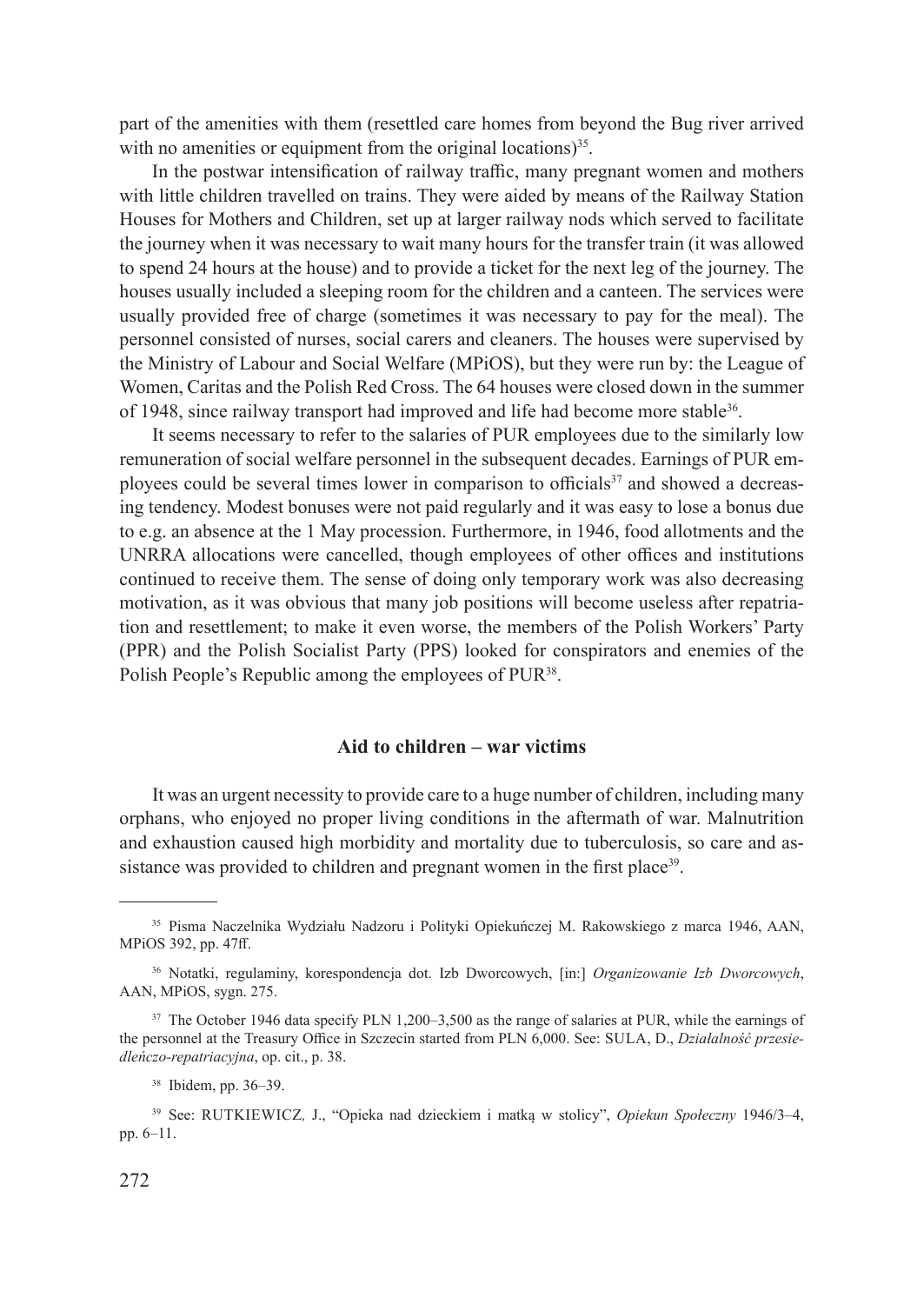During the war, many families were broken apart: children were separated from their parents and lived outside Poland (mainly in Germany and the USSR) or parents were dead, in prison or in a labour camp. The impact of the war on the youngest generation is seen clearly in statistical data: the percentage of children in the entire population in 1939 was  $42\%$ , while in 1947 it dropped to  $33\%$ <sup>40</sup>. One of the key tasks of social care and assistance service was to ensure reunification of families and allow them to start functioning normally $41$ .

Despite the efforts, orphanhood became a significant problem in postwar Poland. The school census in 1945 indicated that among 7 million children 22% had lost a family member (i.e. more than 1.5 million  $)^{42}$ , of which 140 thousand had lost both parents. One of the forms of providing assistance to orphans was to send them outside war destruction areas to care facilities and foster families. This was the fate of children from Warsaw to the greatest extent and this practice was continued until the end of the  $1950s<sup>43</sup>$ . Official data mention 73 thousand children sent to foster families by 1947 and in the first place families were sought for the youngest children kept in orphanages<sup>44</sup>.

State authorities were having difficult time coping with such a great number of children that needed care. At the session of the State National Council in December 1945, Stanisława Garncarczykowa mentioned the lack of proper actions by the state regarding the issue of orphans who were often starving, forced to beg and take up trade, which made them socially derailed. No interest shown by the state authorities in the problem of children (she claimed) often leads to deaths. The situation was disastrous in the countryside where 80% of children lived: "in a poor country family, a child knows nothing about sugar, fat or even milk. Thousands of villagers live in bunkers or dugouts. (...) Households with no horses or cows are not infrequent in the countryside today (...). Children have no clothes and no footwear, so they cannot go to school"45.

<sup>40</sup> *Opieka Społeczna 1944–1947*, op. cit., p. 59.

<sup>41</sup> Kępski, C., *Idea miłosierdzia a dobroczynność i opieka,* Lublin 2003, p. 127.

<sup>42</sup> Kelm, A., "Opieka nad dziećmi i młodzieżą w Polce Ludowej", *Kwartalnik Pedagogiczny* 1964/3, p. 96. The same figure is referred to in *Opieka Społeczna 1944–1947*..., p. 59. A lower number (1.1 million) was specified by Jan Stańczyk, Minister of Labour and Social Welfare, in a letter of 9 April 1946 addressed to Katarzyna Kozik, Director General of the Soldier's Mothers Association, in relation to the UNRRA Council session in Atlantic City in 1946 (AAN, MPiOS, sygn. 100, pp. 5–6). Different figures (300 thousand orphans and 1.5 million half-orphans) were also mentioned by Stanisława Garncarczykowa, member of the board of the Social and Civic League of Women, in a speech for the State National Council on 30 December 1945; see: *Sprawozdanie stenograficzne z posiedzeń Krajowej Rady Narodowej w dn. 29, 30 i 31 grudnia 1945 r. oraz w dn. 2 i 3 stycznia 1946 r.,* Warszawa 1946, p. 157.

<sup>43</sup> Kelm, A., *Formy opieki nad dzieckiem w Polsce Ludowej,* Warszawa 1983, p. 89.

<sup>44</sup> *Opieka Społeczna 1944–1947*, op. cit., p. 61.

<sup>45</sup> *Sprawozdanie stenograficzne z posiedzeń Krajowej Rady Narodowej w dn. 29, 30 i 31 grudnia 1945 r. oraz w dn. 2 i 3 stycznia 1946 r.*, op. cit., p. 157–158.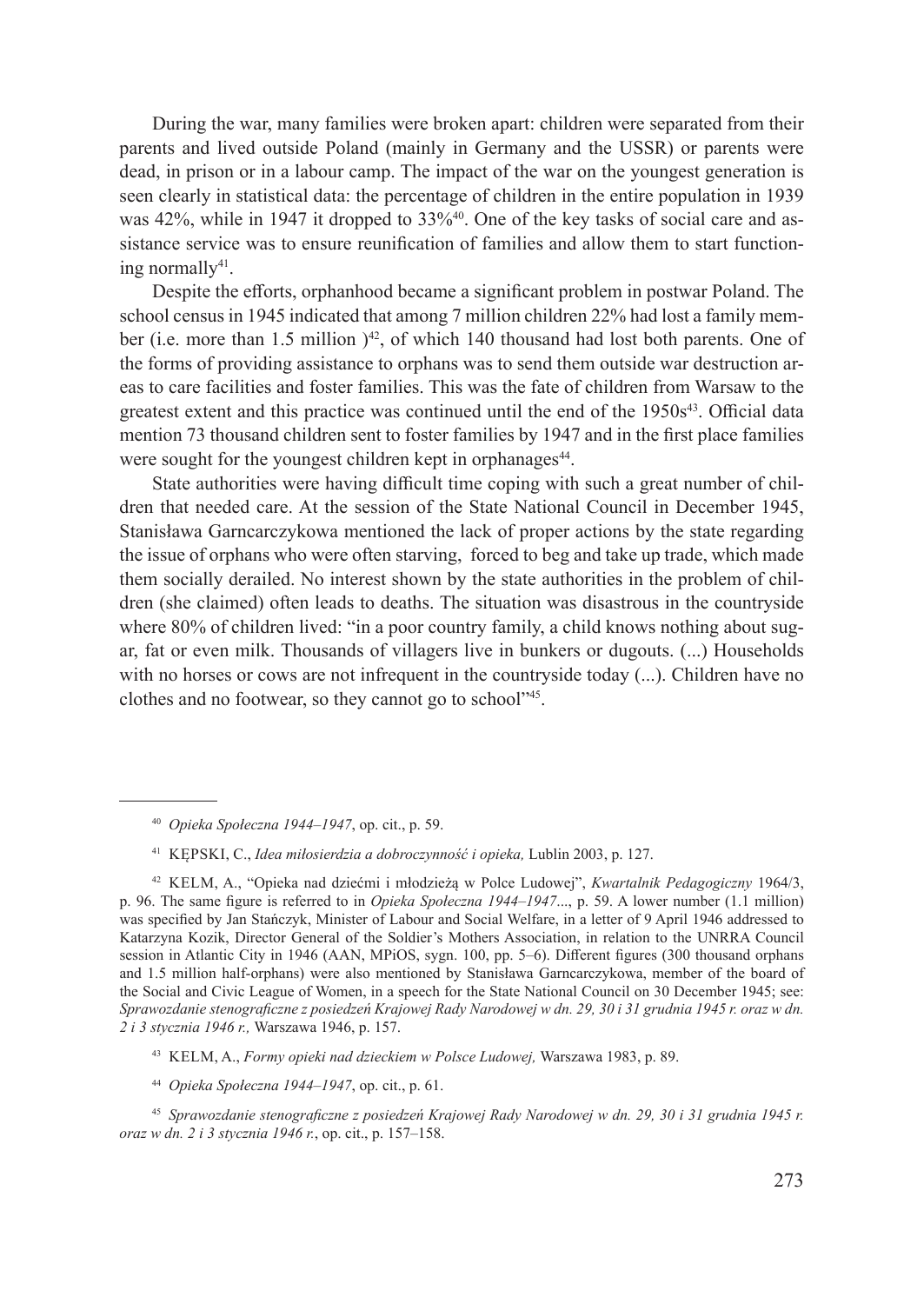A special care was required for children who had been subject to Germanisation during the war, especially for those out of 200 thousand46 who managed to return to Poland**.** The fate of Polish children could be varied: some were forced to work in camps from minors, some girls became domestic servants, while others were sent to facilities or given away to German families. Among the children who were brought back the youngest ones and those who had been with foster families spoke almost no Polish and some of them, when asked about their nationality, answered: "Ich bin Deutscher"47. Adolescents (14–15 years old) were often demoralised: they stole, consumed alcohol, escaped from care centres or had venereal diseases; some girls were or had been pregnant, some miscarried, and there were also kids with disabilities<sup>48</sup>. Children returning from Germany were first brought to the repatriation and care facilities where they were registered and examined by physicians, and they awaited to be picked up by their family or were sent to care centres. Polonisation was practised in relation to children who had lost their parents in the war and lived in the Recovered Territories<sup>49</sup>. Many organisations, including the Church, participated in the lost children registration campaign; in March 1948, Stefan Wyszyński, a bishop of Lublin, addressed the priests in his diocese, asking them to urge the parishioners to provide information about children taken away too Germany, "so that we can bring back our Polish children, condemned to Germanisation, and maybe even to the loss of our holy faith"50.

The organisations that played the key role in the rescue operations included Caritas, the Peasants' Society of Friends of Children, the Workers' Society of Friends of Children, the Polish Red Cross and the Central Committee of Jews in Poland. A special care was provided to children and adolescents. Postwar reports of these organisations indicate they often worked together to give help.

Caritas looked after children in full/partial care facilities and supplied food to schools in the areas destroyed during the war. It was also responsible for railway station houses (missions), assistance to mothers and organisation of summer play centres. This organisation also placed orphans at foster families, trying to provide assistance to the accepting families as well $51$ .

<sup>48</sup> Jedrzejowska, J., Pismo do Gabinetu Ministra Pracy i Opieki Społecznej z dn. 24 kwietnia 1948, AAN, MPiOS, sygn. 373, k. 91; Marosz, J., Wodzinowska, M., *Sprawozdanie z pobytu w Okręgu Śląsko-Dąbrowskim PCK w Katowicach*, 1948, AAN, MPiOS, sygn. 373, k. 119–129.

<sup>49</sup> *Źródła do pedagogiki społecznej*, vol. II, ed. I. Lepalczyk, Warszawa 1988, p. 483

<sup>50</sup> Wyszyński, S., "W sprawie wywiezionych podczas wojny dzieci Zamojszczyzny", *Wiadomości Diecezjalne Lubelskie* 1948/3, p. 111.

<sup>46</sup> This number of lost children was recorded by the Polish Red Cross and mentioned in a latter of 18 March 1949 addressed to the General Plenipotentiary of the Government for Repatriation, AAN, MPiOS, sygn. 373, k. 251.

<sup>47</sup> Sadulska, J., *Moja praca wychowawcza w Lubece,* p. 24, Maszynopis ze zbiorów Państwowego Muzeum na Majdanku, sygn. VII–810, quoted in: *Źródła do pedagogiki społecznej*, vol. II, ed. I. Lepalczyk, Warszawa 1988, p. 483; *Germanizacja, deportacja i eksterminacja dzieci polskich* [a part of a larger work, no title page, no author], AAN, MPiOS, sygn. 373, k. 153–155.

<sup>51</sup> Majka, ,J. *Sprawozdanie, plany, potrzeby Organizacji Caritas w akcji opiekuńczej nad dzieckiem i młodzieżą*, 1946, AAN, MPiOS, sygn. 251, k. 93–94.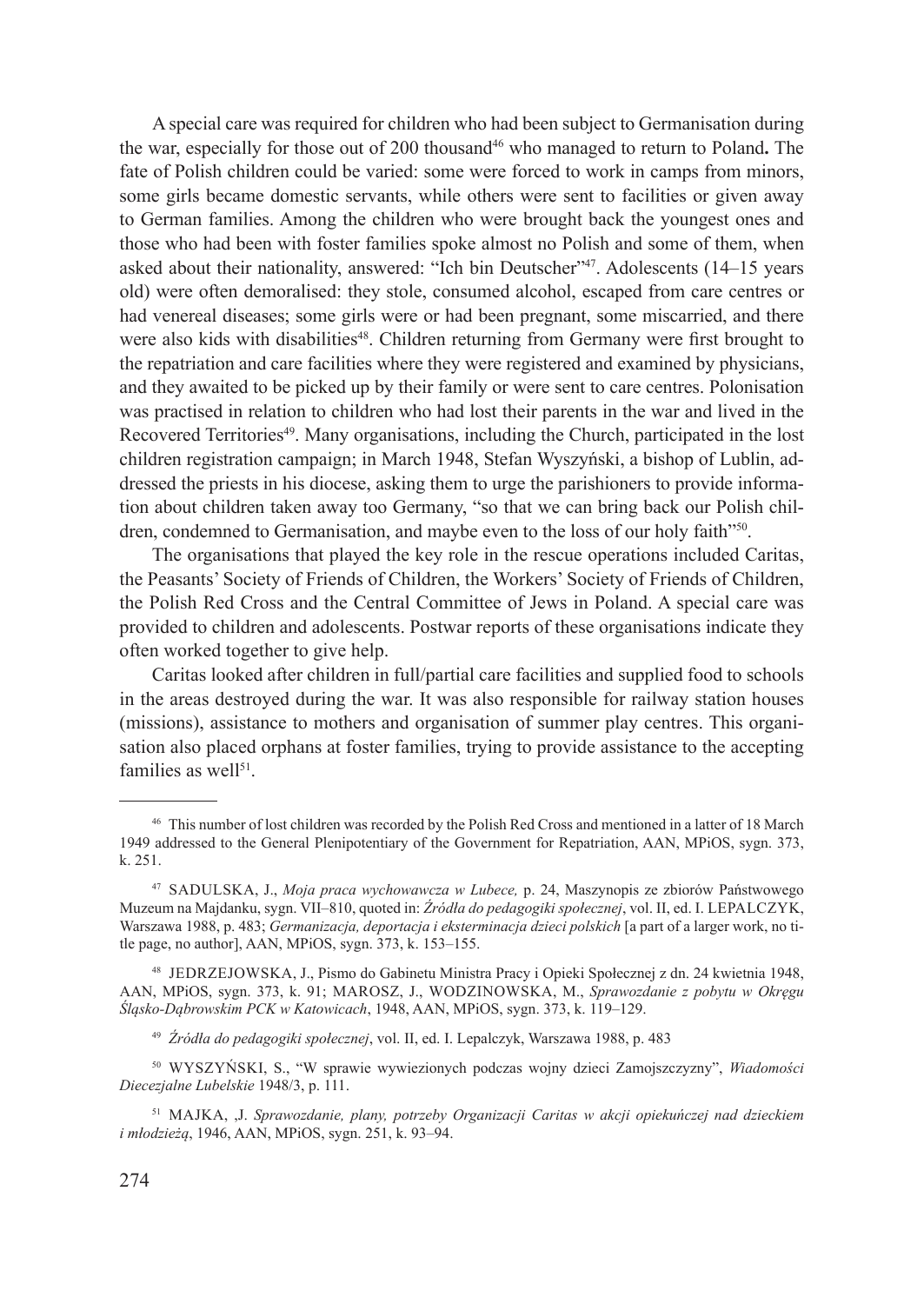The Polish Red Cross was also one of the largest social organisations that helped children. In 1946, it ran 21 orphanages and 2 dormitories and it also carried out the supplementary food provisions. 56 kitchens served 100 thousand meals per month and food was also supplied to remote villages. The supplies included clothes for children, bottles of cod-liver oil, cans of nutrients and condensed milk as part of the children feeding initiative called "Kropla mleka" (A drop of milk). In the summer, some children could go to camps, sanatoriums and TB preventoria. Red Cross organisations from other countries that joined the aid campaign included e.g. Switzerland, the United States, Denmark, Bulgaria and Sweden<sup>52</sup>. The Polish Red Cross also ran care stations for mothers and children, sanitary and feeding points and medical points that provided relief and assistance to repatriate mothers as well as wives and babies after dead or lost soldiers. It also operated several dozen canteens providing a whole-day menu to 2 thousand children as well as playrooms and summer play centres. The Polish Red Cross was responsible for providing care to 15 thousand children transferred from the USSR in the spring of 194653.

The Workers' Society of Friends of Children, reactivated in 1944 in Lublin, focused on immediate aid to children who were war victims, prioritizing those were left without any family54. The Peasants' Society of Friends of Children (established in January 1946) also provided ad hoc assistance to the youngest. The Society opened sanitary points for several dozen thousand of children from village communes where no other help could reach. In addition to feeding and first sanitary aid, large-scale actions were taken against lice and scabies<sup>55</sup>.

The Central Department for Childcare at the Central Committee of Jews in Poland provided care to the youngest Jewish survivors whose total number was estimated at 6 thousand in 1946. Due to the extremely difficult situation of those children who were usually orphans or their parents had no means to get by, the assistance consisted in providing full care in closed facilities. In addition, semi-open and open care was also organised in the form of allowances, grants and food $56$ .

# **Activity of foreign organisations**

An important element of social care and assistance was the help received from outside Poland. It was provided by governments of numerous countries as well as foreign charity associations.

<sup>52</sup> H.D., "Polski Czerwony Krzyż w trosce o dziecko", *Opiekun Społeczny* 1946/5–6, pp. 59–60.

<sup>53</sup> Lenk, H., *Sprawozdanie z działalności PCK w zakresie opieki nad dzieckiem dla Podkomitetu Pomocy Dzieciom i Młodzieży* z 6 marca 1946, AAN, MPiOS, sygn. 251, k. 95.

<sup>54</sup> Balcerek, M., *Historyczny rozwój tendencji wychowawczych TPD,* [in:] *Pedagogika Towarzystwa Przyjaciół Dzieci*, eds. B. Butrymowicz, L. Gomółka, pp. 41–42.

<sup>55</sup> *Plan pracy Chłopskiego Towarzystwa Przyjaciół Dzieci w zakresie opieki nad dziećmi na terenach zniszczonych*, 1946, AAN, MPiOS, sygn. 251, k. 96–97.

<sup>56</sup> *Sprawozdanie z działalności Centralnego Wydziału Opieki nad Dzieckiem przy CKŻP*, 1946, AAN, MPiOS, sygn. 251, k. 98–100.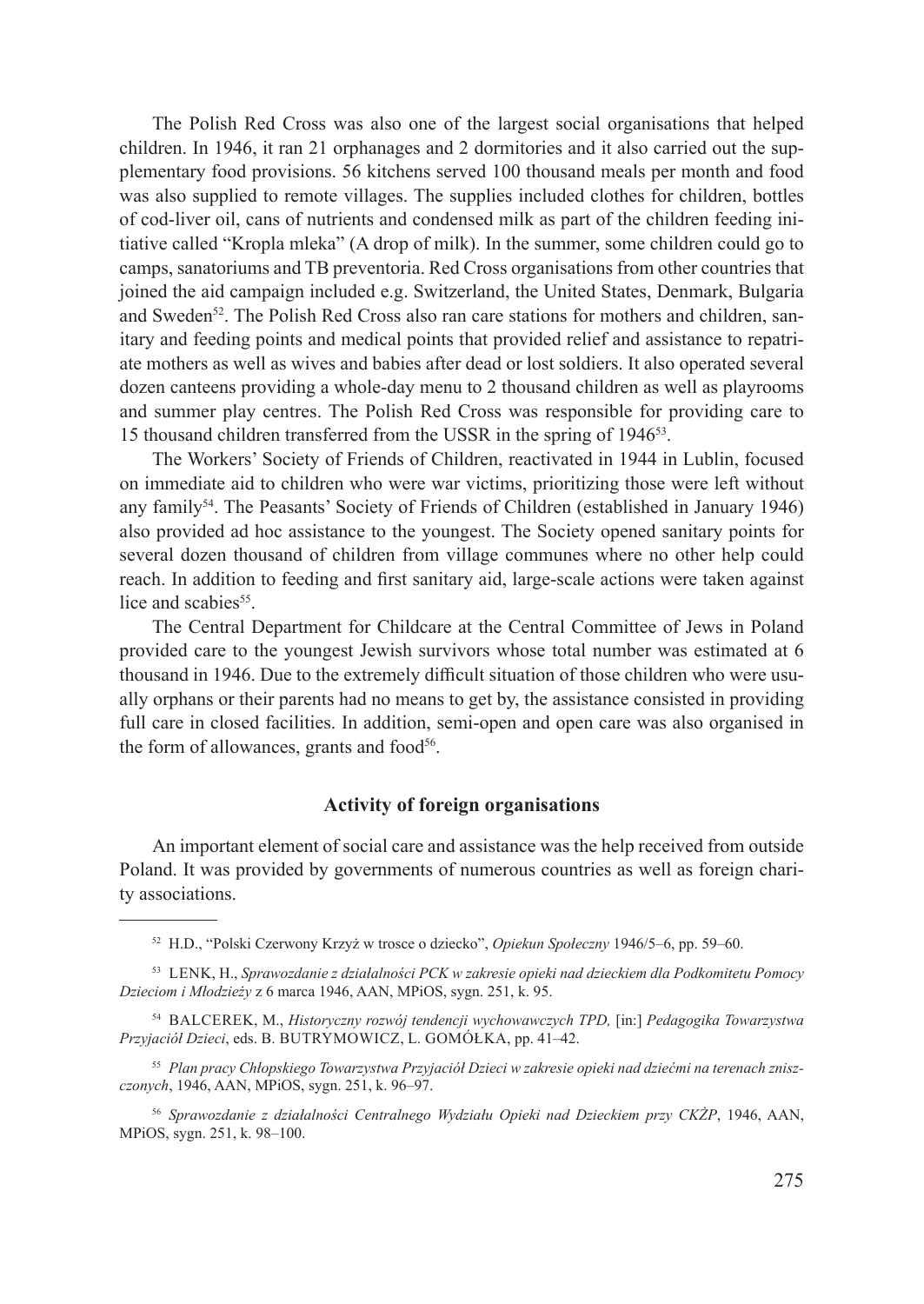One of the international organisations aiding Poles in the postwar period was the United Nations Relief and Rehabilitation Administration (UNRRA), established in 1943 upon the initiative of the United States (the major contributor), Great Britain, the USSR and China. Its goal was to help countries that suffered most during the war. The organisation was established by the United Nations General Assembly and its initiator as well as the first president was a Pole, Ludwik Rajchman, a younger brother of Helena Radlińska.

The UNRRA campaign in Poland started at the end of June 1945 and covered various types of aid (data until December 1946):

 $-$  providing people with clothes (as well as footwear, blankets, quilts etc.)  $-$  the UNRRA supplied more than 13,000 tons of such items;

– food (5,500 tons); food distribution was carried out to care facilities and commonly available canteens in the first place, and then to mothers with children, repatriates and people affected by natural disasters;

 $-8.2$  tons of seeds and 5 tractors were supplied to the agricultural centres of MPiOS;

– 75 carriages of kitchen equipment (including equipment left after the demobilisation of the American army) provided to commonly available canteens and care facilities;

– sewing machines (144 items), shoemaker's tools (476 sets) – provided to training facilities;

– soap and toys – supplied to care facilities<sup>57</sup>.

All these items were distributed by such institutions as MPiOS, PUR, Ministry of Education and Ministry of Health.

The intrinsic value of the items received from foreign organisations, excluding the cost of labour related to management and distribution, reached nearly USD 37 million in 194658.

As part of the UNRRA's aid to Poland in 1945, 315 thousand tons of supplies were delivered: food (nearly a half of the total), clothes, fabrics and medicines as well as equipment necessary to rebuild the industrial sector (500 lorries, 11 locomotives, phone devices and mining equipment), agricultural machines (3.5 thousand tractors, fertilizers, dairy cows, horses, seeds). Additionally, provided sanitary devices allowed to equip 241 hospitals<sup>59</sup>.

Sometimes, distribution of the UNRRA gifts involved abuses. It so happened that the lack of the UNRRA's packages or giving food vouchers to employees instead of salaries was one of the reasons for going on strike $60$ . It seems understandable, since many strikes in the first years after the war (1945–1946) were caused directly by the shortage of food. Moreover, offences related to the UNRRA's aid resulted in sending more than 100 people

<sup>57</sup> *Pomoc zagraniczna* (materiały Komitetu dla Koordynacji Zagranicznej Akcji Pomocy), AAN, MPiOS, sygn. 251, pp. 1–2.

<sup>58</sup> *Pomoc zagraniczna*, op. cit., p. 2.

<sup>59</sup> "Co nam dotychczas dała UNRRA?", *Wola Ludu* 1948/21, p. 2.

<sup>60</sup> See: *Strajki w Zakładach pracy, sprawozdania, protokoły, zestawienia statystyczne, notatki, korespondencja. 1945–1946,* AAN, MPiOS, sygn. 803, p. 1, 2, 83, 161, 185.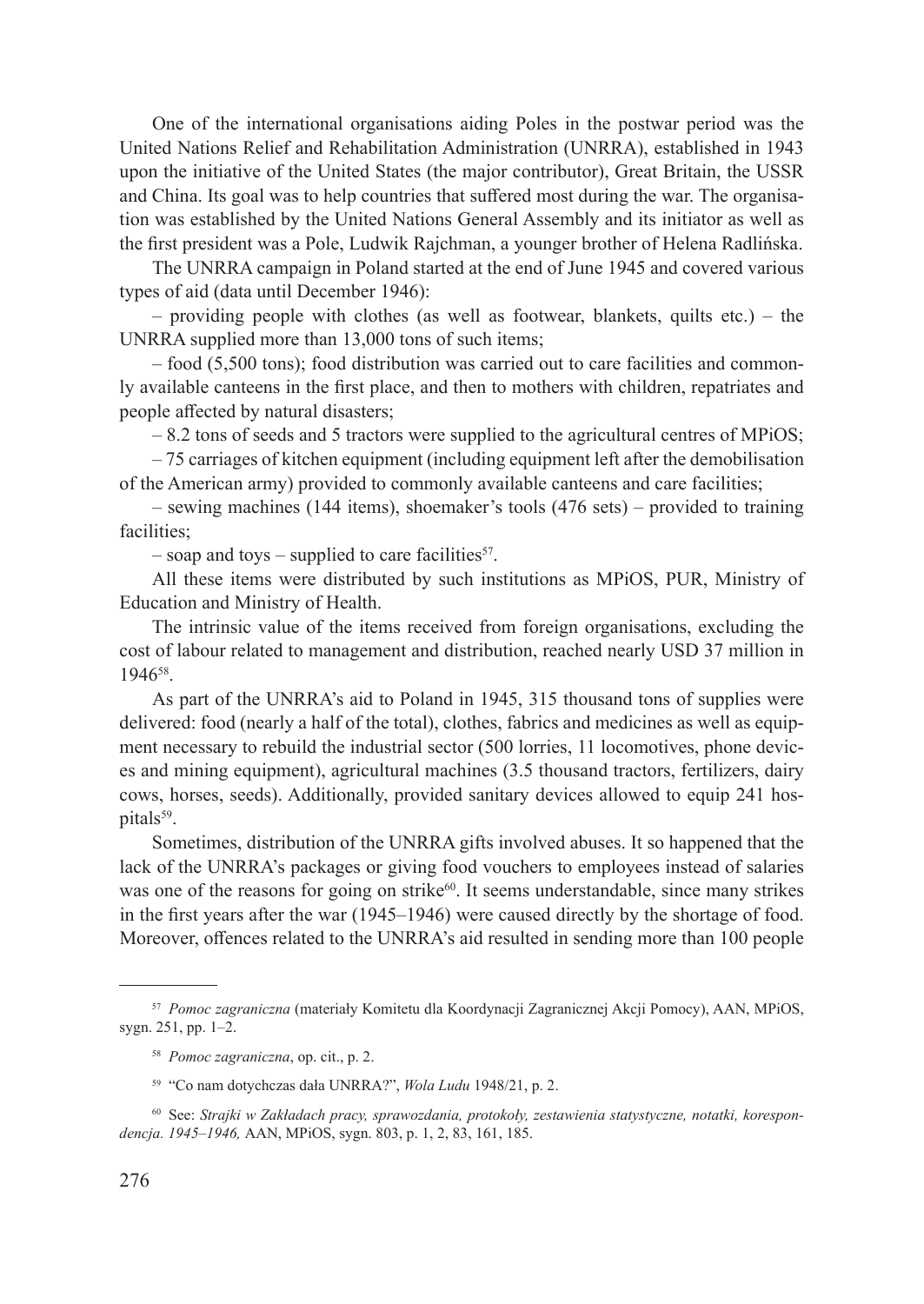to labour camps by the Special Commission for Combating Abuses and Harmful Economy in 1946–194761.

The urgent needs, especially in terms of food, made the Polish government undertake energetic steps internationally to obtain a prolongation of the UNRRA's mission at least in  $1947<sup>62</sup>$ , but it did not happen, since the organisation ended its European programme on 31 December 1946, transferring its agencies to international charity organisations.

The value of the UNRRA's aid to all countries reached nearly USD 3 billion with the value of USD being then ten times lower than currently. Comparing European countries, Poland was the top beneficiary (USD 481 million), followed by Hungary and Italy (420 million each), Greece (350 million) and Czechoslovakia (264 million) $63$ .

In 1947, when the UNRRA ceased its mission, the Council of Voluntary Associations was established. The Council consisted of more than twenty entities, but two of them contributed the major share of support: the American Relief for Poland and the American Red  $Cross<sup>64</sup>$ .

The 1946 data provide specific information on the foreign organisations that supported Poland in the postwar recovery. It is worth noting the diversity of the aid. The key role was played by the following organisations:

– **American Relief for Poland** – the Council Polish Americans which represented a number of social organisations from across the ocean delivered clothes, footwear, medicines, sanitary materials, hospital supplies etc. as from the end of 1945. It was distributed through large organisations: Caritas, CKOS, YMCA; the estimated value of the annual aid reached nearly USD 10 million<sup>65</sup>;

– **Swedish Committee for International Relief** – the Committee was a collaboration platform for several organisations that provided aid to Poland and its annual value was USD 4.8 million; the Committee was one of the first organisations to start helping as early as 1944; it run an extensive campaign that covered equipping hospitals and opening new facilities; the Committee's activity stood behind such initiatives as the children sanatorium in Otwock, the preventorium in Dzierżążno and the assistance centre in Wrzeszcz. Additionally, the Committee delivered large amounts of items essential in childcare, e.g. powdered milk, cod-liver oil and clothes $66$ ;

<sup>66</sup> Ibidem, p. 6.

<sup>61</sup> *Komisja Specjalna do Walki z Nadużyciami i Szkodnictwem Gospodarczym 1945–1954. Wybór dokumentów,* eds. D. Jaroch, T. Wolsza, Warszawa 1995, p. 9.

<sup>62</sup> *Uchwała Podkomitetu dla Międzynarodowych Spraw Gospodarczych z dn. 27 lutego 1946 w sprawie wytycznych dla Delegacji na IV Sesję Rady UNRRA w Atlantic City*, AAN, MPiOS, sygn. 100, p. 192.

<sup>&</sup>lt;sup>63</sup> GARLICKI, A., "Pieniądze za kurtyną. Plan Marshalla. Jak 55 lat temu nie weszliśmy do Europy", *Polityka* 2002/22, pp. 44–45.

<sup>64</sup> *Estimated value of programme excluding administrative costs*, *Działalność zagranicznych towarzystw charytatywnych*, AAN, MPiOS, sygn. 501, no page numbers.

<sup>65</sup> The amounts pertain to the aid in 1946 and do not include administrative costs. *Pomoc zagraniczna*, op. cit., p. 6.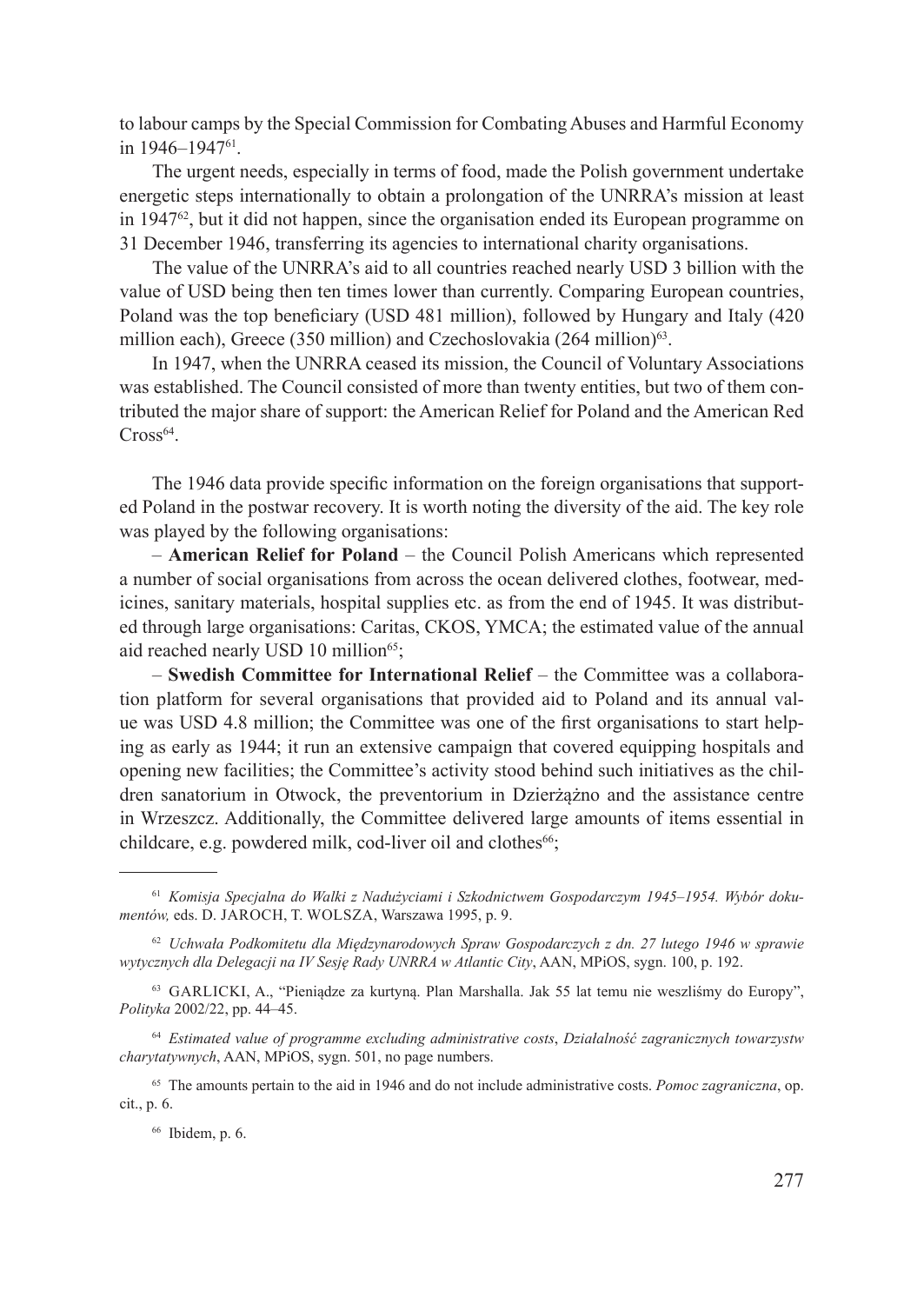– **American Red Cross** – the American Red Cross collaborated directly with the Polish Red Cross, at the beginning of 1946, it launched large-scale deliveries of medicines, dressing materials, surgical tools as well as clothes and food; the youth of the American Red Cross supported Polish children by sending them school accessories, soap and sweets<sup>67</sup>;

– **American Joint Distribution Committee** (abbreviated: **Joint**) – the American-Jewish Joint Distribution Committee whose annual aid reached USD 3.6 million; it provided assistance mainly to Jewish people and delivered food, hospital equipment, clothes, footwear as well as tools and machines necessary to rebuild production plants; Joint participated in the Polandwide campaigns to help children and provided regular support to monasteries that had rescued Jewish children during the war<sup>68</sup>;

– **War Relief Services** – National Catholic Welfare Conference – with the help of Polish Caritas it distributed food, clothes and medicines across Poland; 4,500 tons of items with the total value of USD 3.6 million were supplied $69$ :

– **Don Suisse** – the Swiss relief for the victims of the war operated in Poland from December 1945. This organisation helped children, e.g. it build and ran "Wioska Dziecięca" (Children's Village) in Otwock as well as supported the program of summer camps; the Swiss also helped to organise hospital equipment and they provided and distributed items of clothing and veterinary tools; the value of the aid was estimated at USD 1.7 million;

– **Cooperative for American Remittances to Europe** (**CARE)** – the cooperative of American shipments to Europe brought food packages purchased in the U.S. By private individuals or organisations and then delivered them directly to particular needy people in Poland or entities engaged in assistance and care; in 1946 around 100,000 packages landed in Poland with the total value of USD 1.3 million<sup>70</sup>;

– **International Committee of the Red Cross** – as early as September 1945, the Committee, by the agency of the Joint Relief Commission of the International Red Cross, started delivering Red Cross donations from many countries to civilian victims of the war; the value of the aid was estimated at USD 1.2 million<sup>71</sup>;

– **International Young Men's Christian Association (YMCA)** – this ecumenical organisation carried out deliveries via the Polish branch of YMCA; their assistance was critical during the winter feeding of school children; the value of the aid reached USD 1.1 mil- $\lim^{72}$ ;

In addition to large-scale aid, international support also came through smaller organisational forms, e.g some organisations selected specific locations – the Anglo-American

<sup>67</sup> Ibidem, p. 5.

<sup>68</sup> Ibidem, p. 3.

<sup>69</sup> Ibidem, p. 4.

<sup>70</sup> Ibidem, p. 3.

 $71$  Ibidem, p. 5.

<sup>72</sup> Ibidem.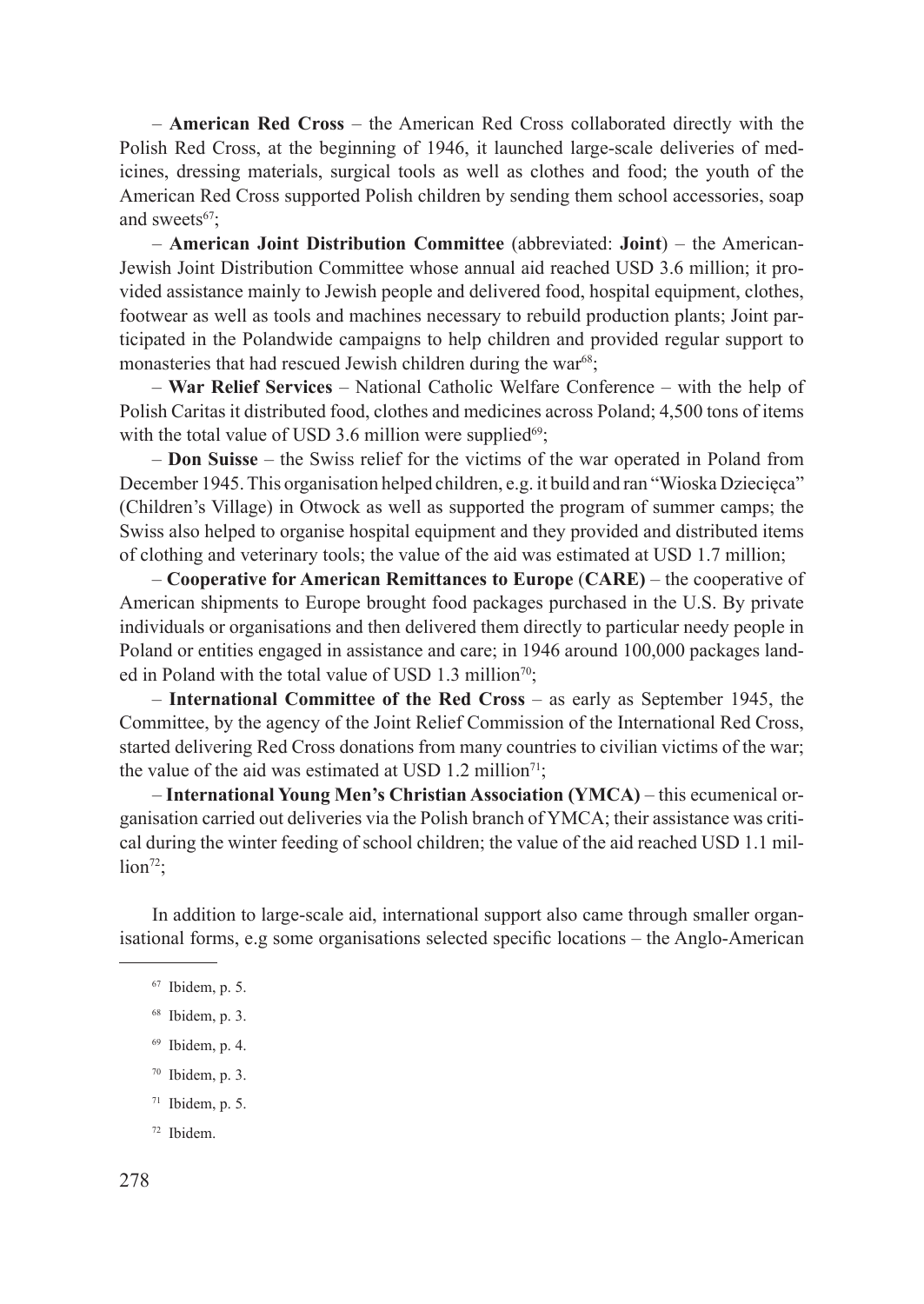Quaker Relief Mission provided assistance to people in the Kozienice district; the Danish Red Cross and the Danish Save the Children Fund organized feeding campaigns and provided medical aid to people in Gdańsk, Ostróda, Pułtusk, Maków (in the Warsaw province) and other places<sup>73</sup>); the British Save the Children Fund run a nutritional programme in Nieporet (in the Warsaw province) and adjacent villages<sup>74</sup>.

The shortage of closed care facilities, especially for children, motivated the idea to "adopt" specific locations  $-$  Polish Americans looked after several orphanages<sup>75</sup>, the General Conference of Seventh-Day Adventists provided regular support to the orphanage in Bielsko<sup>76</sup>, the Baptist Relief for Poland took care of the orphanages in Malbork and Szczytno<sup>77</sup>. Some of the foreign organisations had their locations or branches in Poland, especially in severely destroyed areas where they supplied food (particularly to children), garments and medicines. These facilities employed qualified medical staff and social workers<sup>78</sup>.

Foreign organisations also made it possible to take a trip and spend some restful time outside Poland. Children were thus sent to some Western countries, e.g. Denmark, Switzerland and Norway. The World Student Relief helped the academic environments, but also organised foreign excursions for students and professors with the goal of resting, studying or treating<sup>79</sup>.

The aid could take on extremely individual forms, e.g. private individuals from the West could participate in the "Godfathers" initiative and regularly send packages to individual kids<sup>80</sup>

In conclusion, the social response in Poland after the cease of military operations was an enormous and joint effort of the authorities and numerous national and foreign social organisations that actively helped the country devastated by the horrors of war. However, the organisational experience as well as the mobilisation and inclusion of volunteers in the process were not seen as useful and beneficial after 1948. The socialist order imposed on Poland assumed that social problems typical of capitalism would disappear within several years, therefore the organisations whose core activity was to solve such problems were deemed useless and soon dismantled.

- <sup>76</sup> *Pomoc zagraniczna*..., p. 5.
- <sup>77</sup> Ibidem, pp. 6–7.
- <sup>78</sup> Ibidem, pp. 2–3.
- $79$  Ibidem, pp. 3-4.

 $73$  Ibidem, p. 4.

<sup>74</sup> Ibidem, p. 4.

<sup>75</sup> "Kronika", *Dzieci i Wychowawca* 1946/2, p. 45.

<sup>80</sup> Ibidem, p. 3.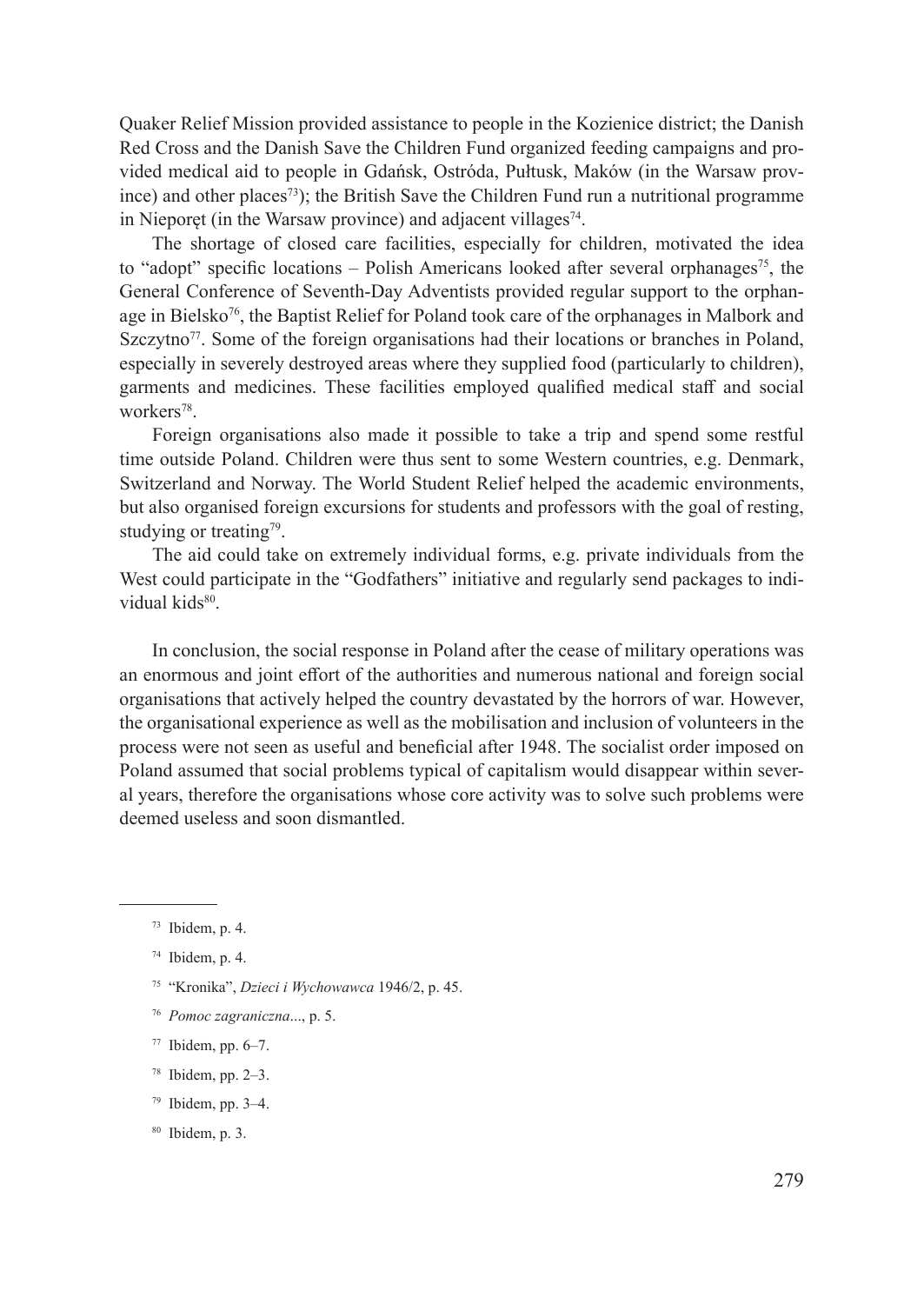# **Bibliography**

- BALCEREK, M., *Historyczny rozwój tendencji wychowawczych TPD*, [in:] *Pedagogika Towarzystwa Przyjaciół Dzieci*, ed. B. Butrymowicz, L. Gomółka.
- Banasiak, S., *Działalność osadnicza Państwowego Urzędu Repatriacyjnego na ziemiach odzyskanych w latach 1945–1947*, Poznań 1963.
- Cała, A., *Centralny Komitet Żydów w Polsce*, [in:] A. Cała, H. Węgrzynek, G. Zalewska, *Historia i kultura Żydów Polskich*. *Słownik,* Warszawa 2000.
- "Co nam dotychczas dała UNRRA?", *Wola Ludu* 1948/21.

Czyżowska, Z., *Świadczenia socjalne w czterdziestoleciu PRL*, Warszawa 1987.

- "Dekret Polskiego Komitetu Wyzwolenia Narodowego z dnia 7 października 1944 r. o utworzeniu Państwowego Urzędu Repatriacyjnego", *Journal of Laws* 1944, No. 7, item 32.
- "Dekret z dnia 7 maja 1945 r. o częściowej zmianie dekretu Polskiego Komitetu Wyzwolenia Narodowego z dnia 7 października 1944 r. o utworzeniu Państwowego Urzędu Repatriacyjnego", *Journal of Laws* 1945, No. 18, item 101.
- Franciszkiewicz, L., "Przystosowanie polityki opiekuńczej do wymagań normalizującego się życia społecznego", *Opiekun Społeczny* 1948/5–6.
- GARLICKI, A., "Pieniadze za kurtyna. Plan Marshalla. Jak 55 lat temu nie weszliśmy do Europy", *Polityka* 2002/22.
- Gieszczyński, W., *Państwowy Urząd Repatriacyjny w osadnictwie na Warmii i Mazurach (1945–1950),* Olsztyn 1999.
- H. D., "Polski Czerwony Krzyż w trosce o dziecko", *Opiekun Społeczny* 1946/5–6.
- Jasiński, S., "O dziełach miłosierdzia", *Caritas* 1946/4.
- Karczewski, M., *Opieka społeczna*, [in:] *Polityka społeczna,* ed. A. Rajkiewicz*,* Warszawa 1979.
- Kelm, A., "Opieka nad dziećmi i młodzieżą w Polce Ludowej", *Kwartalnik Pedagogiczny* 1964/3.
- Kelm, A., *Formy opieki nad dzieckiem w Polsce Ludowej,* Warszawa 1983.
- Kersten, K., *Repatriacja ludności polskiej po II wojnie światowej. Studium historyczne,* Wrocław 1974*.*
- Kępski, Cz., *Idea miłosierdzia a dobroczynność i opieka,* Lublin 2003.
- *Komisja Specjalna do Walki z Nadużyciami i Szkodnictwem Gospodarczym 1945–1954. Wybór dokumentów,* eds. D. Jaroch, T. Wolsza, Warszawa 1995.
- Kroll, B., *Rada Główna Opiekuńcza*, Warszawa 1985.
- "Kronika", *Dzieci i Wychowawca* 1946/2.
- Pawłowska, W., *Po roku 1945*, [in:] *Opieka społeczna w Warszawie 1923–1947*, ed. M. Gładkowska et al., Warszawa 1995.
- Pogorzelski, W., *Służba Zdrowia Państwowego Urzędu Repatriacyjnego (1945 1948)*, Łódź 1948.
- Polish Central Archives of Modern Records (Polish: *Archiwum Akt Nowych*), Centralny Komitet Opieki Społecznej.
- Polish Central Archives of Modern Records, Ministerstwo Pracy i Opieki Społecznej.
- *Poradnik Pracownika Socjalnego,* ed. J. Rosner, third edition (amended), Warszawa 1973.
- Roosevelt, F. D., "Address to the Intergovernmental Committee on Political Refugees, October 17, 1939", *Department of State Bulletin*, vol. I, No. 17, 21 Oct 1939.
- "Rozporządzenie Ministra Rolnictwa i Reform Rolnych z dnia 11 kwietnia 1945 r. o obowiązku sąsiedzkiej pomocy wzajemnej w gospodarstwach rolnych na rok 1945", *Journal of Laws* 1945, No. 15, item 87.